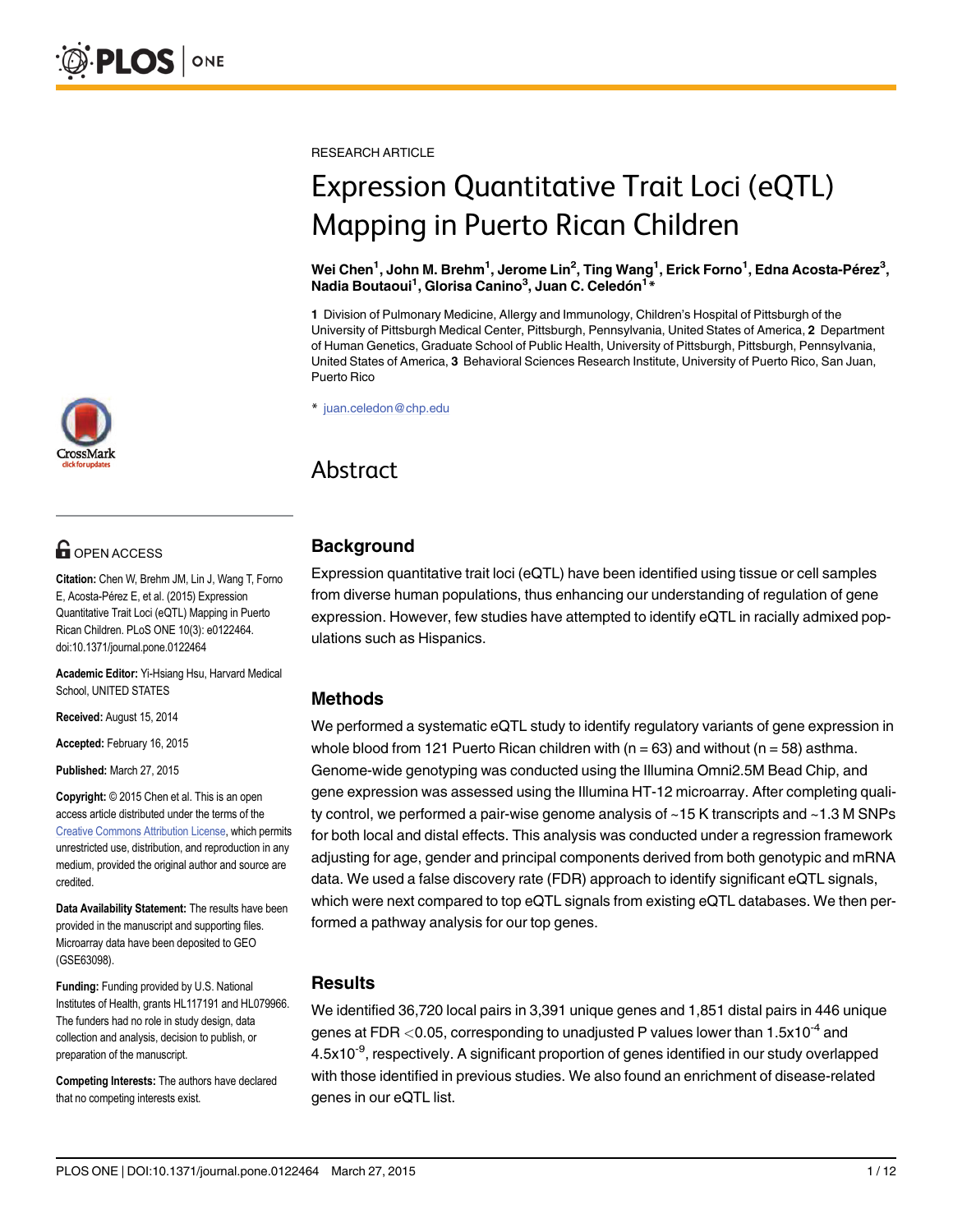#### <span id="page-1-0"></span>**Conclusions**

We present results from the first eQTL study in Puerto Rican children, who are members of a unique Hispanic cohort disproportionately affected with asthma, prematurity, obesity and other common diseases. Our study confirmed eQTL signals identified in other ethnic groups, while also detecting additional eQTLs unique to our study population. The identified eQTLs will help prioritize findings from future genome-wide association studies in Puerto Ricans.

### Introduction

Identification of sources of variability in gene expression is a critical step in our understanding of biological mechanisms of common diseases such as asthma. In humans, transcript abundance is largely regulated by genetic variants.

Expression quantitative trait loci (eQTL) are defined as genomic loci that regulate expression of mRNA. eQTLs provide insight into gene networks and disease pathogenesis, and help enhance and interpret results from genome-wide association studies (GWASs). Concurrent data on genome-wide (GW) genotypes and mRNA allow us to identify eQTLs, ultimately enhancing our interpretation of GWASs of complex diseases by helping identify functional variants  $[1-3]$  $[1-3]$  $[1-3]$ . On the basis of the physical distance between a SNP and a transcript, there are two types of eQTL effects: local and distal, which are alternatively called cis and trans. A local effect is identified when a regulatory SNP is within certain genomic distance (e.g. 1Mb) of the transcript starting site (TSS), and implies a direct regulatory effect of the SNP. In contrast, a distal effect is identified with a regulatory SNP that is much further from a TSS, or on a different chromosome, which implies that the eQTL acts through an intermediary transcription factor. To date, few eQTL analyses have been conducted in Hispanic subgroups, and no such study has been reported in Puerto Ricans.

Puerto Ricans are a racially admixed population, with one study reporting average European, African and Native American ancestries of 64%, 24%, and 12%, respectively [[4](#page-10-0)]. For reasons that are unclear but likely to include genetic susceptibility, Puerto Ricans are disproportionately affected with diseases such as obesity, prematurity and asthma [[5,](#page-10-0) [6\]](#page-10-0). Understanding eQTL patterns in Puerto Ricans should help us elucidate both regulation of gene expression and disease causation in racially admixed populations in general, and in Hispanic subgroups in particular.

In this report, we present a comprehensive survey of genome-wide eQTL mapping using both GW genotypic data and GW whole-blood mRNA in 121 Puerto Rican children who participated in a study of asthma. We thus deliver the first eQTL database in Puerto Ricans, while also reporting findings suggestive of disease-enriched eQTL.

#### Methods

#### Subject recruitment and study protocol

From March of 2009 to June of 2010, children in San Juan were chosen from randomly selected households, as previously described [[4](#page-10-0)]. In brief, households in the Standard Metropolitan Area of San Juan were selected by a multistage probability sample design. Primary sampling units (PSUs) were randomly selected neighborhood clusters based on the 2000 U.S. census, and secondary sampling units were randomly selected households within each individual PSU. A household was eligible if  $\geq$  1 resident was a child 6–14 years old. A total of 6,401 households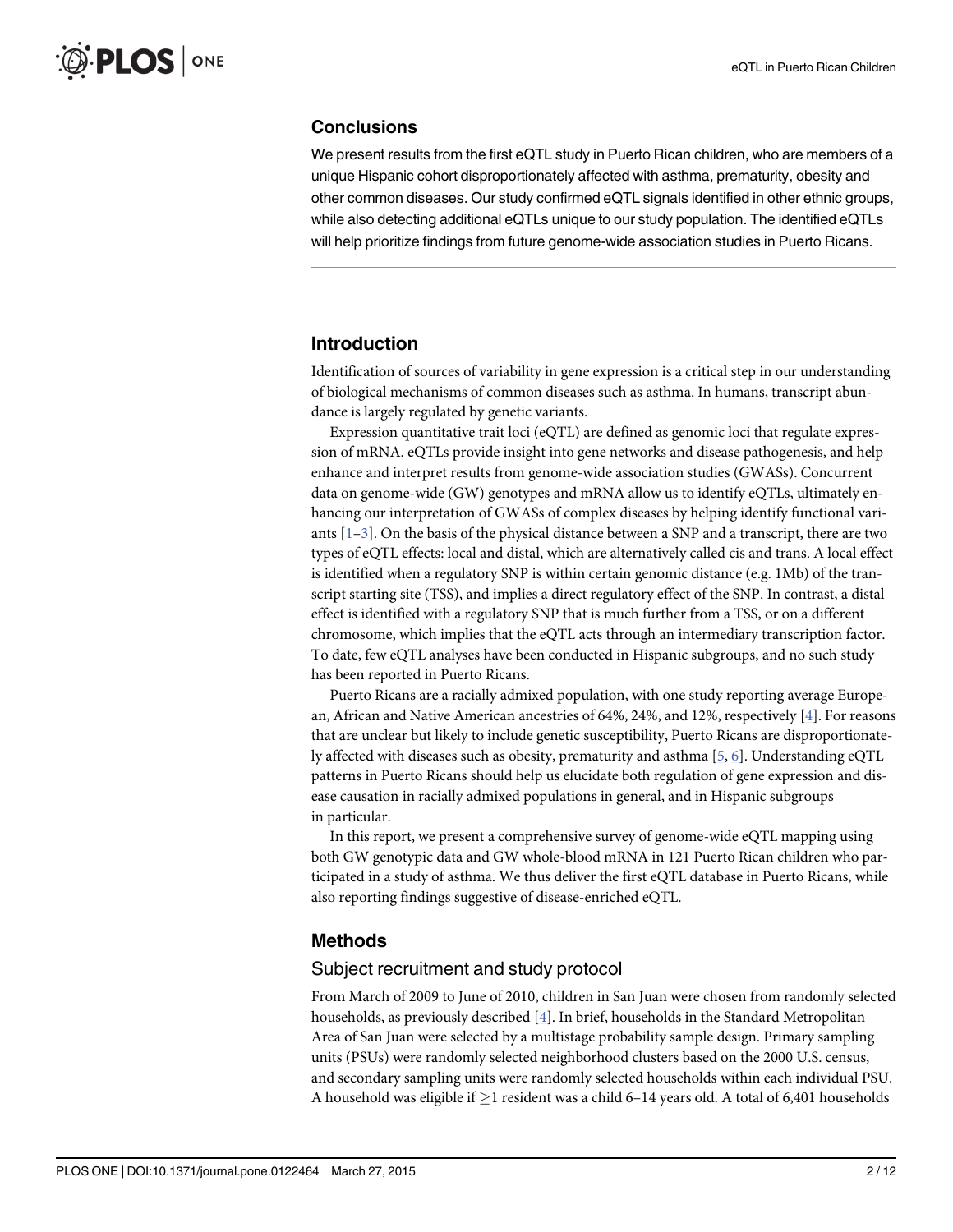were contacted: 1,111 had  $>$ 1 child who met inclusion criteria other than age (four Puerto Rican grandparents and residence in the same household for  $\geq$  1 year). Of these 1,111 households, 438 had  $\geq$ 1 eligible child with asthma (defined as physician-diagnosed asthma and wheeze in the prior year). From these 438 households, one child with asthma was selected (at random if there was more than one such child). Similarly, only one child without asthma was randomly selected from the remaining 673 households. In order to reach a target sample size of ~700 children, we attempted to enroll 783 of the 1,111 eligible children. Parents of 105 of these 783 children refused to participate or could not be reached, leaving 678 study participants (351 children with asthma and 327 control subjects); DNA was extracted from blood samples collected in 592 children, of whom 583 had sufficient DNA for genome-wide genotyping. Total RNA was extracted from additional whole-blood samples collected in PaxGene tubes for the last 142 study participants (71 children with asthma and 71 control subjects).

Written parental consent was obtained for participating children, from whom written assent was also obtained. The study was approved by the Institutional Review Boards of the University of Puerto Rico (San Juan, Puerto Rico), Brigham and Women's Hospital (Boston, MA), and the University of Pittsburgh (Pittsburgh, PA).

#### Genome-wide genotyping

Subjects were genotyped at  $\sim$  2.5 million single nucleotide polymorphisms (SNPs) using the HumanOmni2.5 BeadChip (Illumina, Inc., San Diego, CA), as previously described [\[4](#page-10-0)]. Subjects with a call rate <95% were removed from the analysis. SNPs were removed if they were not in Hardy–Weinberg equilibrium ( $P < 10^{-6}$ ) in control subjects, had minor allele frequency lower than 5% or a failure rate greater than 5%. After all subject and marker quality control steps were completed, we had data on ~1.3 million SNPs from 560 subjects.

#### Genome-wide expression analysis in whole blood

RNA was extracted from whole blood using PAXgene blood miRNA kits (Qiagen Inc). Globin transcripts were then depleted using GLOBINclear kit (Life technologies). RNA quality and concentration were determined using Agilent RNA 6000 Nano kit (Agilent technologies). Of the 141 children with RNA samples, 121 also had GW genotypes and are included in this analysis. GW gene expression was thus measured in 121 whole-blood globin-cleaned RNA samples at the University of Pittsburgh Genomics and Proteomics Core Laboratories, using the HumanHT-12 v4 Expression BeadChip (Illumina Inc). Background subtraction and quantile normalization were performed using the Lumi package implemented in R (version 3.0.1). Probes with > 70% absent points among all 121 samples were retained in the downstream analysis. A total of  $\sim$ 15,000 probes and  $\sim$ 1.3 million SNPs were included in the final eQTL analysis.

## Principal component analysis (PCA)

Principal component analysis was performed using SNP data and mRNA expression data separately. PCs derived using SNPs and expression data can capture different sources of variation due to global ancestry, unknown environmental exposures, or technical factors. The first two eigenvectors derived from genotypic data were included as covariates in our primary association analysis. The first ten eigenvectors derived from expression data were additionally included as covariates in our secondary association analysis (see below).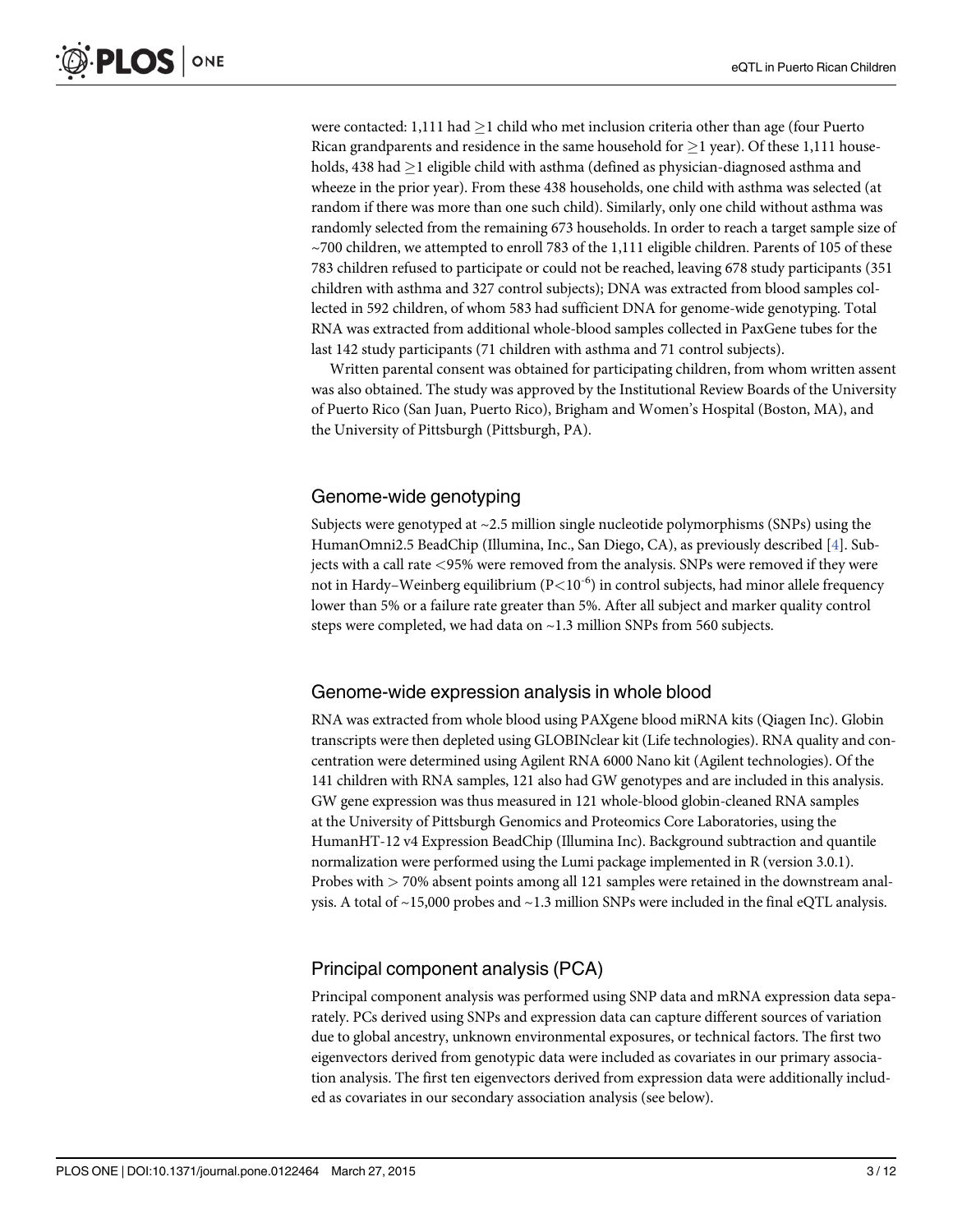#### <span id="page-3-0"></span>Association analysis

A multivariate linear regression analysis was performed for each pair of mRNA expression  $y_i$ and SNP  $x_j$  for the  $i^{th}$  transcript probe and the  $j^{th}$  SNP. This analysis was conducted separately in subjects with and without asthma, as well as in all subjects. All multivariate models were adjusted for age, gender, and the first two principal components derived from whole-genome SNP data (to control for potential population stratification); models for the analysis including all subjects were additionally adjusted for asthma status. To maximize our statistical power, we repeated the analysis after additional adjustment for the first ten principal components derived from mRNA expression data, as follows:

$$
y_i = \alpha_0 + \alpha_1 \times age + \alpha_2 \times gender + \sum_{k=1}^{12} \gamma_k \times PC_k + \beta_1 \times x_j + \beta_2 \times z + \epsilon
$$
, where z is an indi-

vidual's asthma status.

The eQTL analysis was performed using R package MatrixeQTL [[7\]](#page-10-0). Benjamini-Hochberg False Discovery Rate (FDR) was controlled at 0.01, 0.05, and 0.1. The proportion of expression variability explained  $(R^2)$  by each tested SNP is calculated in the linear regression for each local pair. A model without z was applied similarly in the group of asthmatics and nonasthmatics, respectively.

#### Annotation and relation to other diseases

eQTL loci identified in our association analysis were then compared with three existing eQTL databases. The first dataset is from an eQTL study in primary peripheral blood CD4+ lymphocytes  $[8]$  $[8]$ . The second database was derived from a systematic study of diverse human populations from HapMap3 samples [[9\]](#page-10-0). The third database includes two datasets (MRCE and MRCA) derived from two studies of childhood asthma in Europe using a similar Illumina platform [\[10\]](#page-10-0). Next, we performed a pathway analysis using Ingenuity Pathway Analysis (IPA) and compared our top eQTL genes with a GWAS catalog database  $[11]$  $[11]$ .

## Results

#### eQTL mapping

We systematically examined how SNPs regulate RNA expression using 1,351,737 SNPs and 15,075 transcripts from 121 participants. We separated the mapping results by local effects and distal effects. Of a total of 20,377,435,275 tests, 12,442,690 were for local pairs and 20,364,992,585 were for distal pairs ( $Fig. 1$ ). [Table 1](#page-5-0) shows the number of eQTL signals identified before and after adjustment for PCs from RNA data in all subjects, as well as the results of separate analyses in children with asthma and control subjects (both adjusted for PCs from DNA data). The majority of eQTLs were identified from local effect pairs, and we had greater statistical power to detect eQTLs after additional adjustment for PCs derived from RNA data. Adjustment for PCs resulted in the detection of an additional 22,863 local pairs under a FDR  $<$  0.05. This finding is consistent with those from previous studies [\[10\]](#page-10-0).

We focused our analysis on cis-effect mapping, since these effects are the most biologically plausible and interesting. [Fig. 2](#page-6-0) is the histogram of proportion of expression variability explained for significant local effect under a FDR <0.1. The median proportion of expression var-iability explained was 0.11 (inter-quartile range = 0.07 to 0.16). [Table 2](#page-7-0) shows a summary of the twenty genes with the most significant associations (lowest P values). Of note, significant local eQTLs were found in a wide frequency range ([S1 Fig.](#page-9-0)). There are more highly heritable local eQTLs for SNPs with higher frequency. The listed SNPs can explain between 61% and 87% of the expression variability for each gene. A complete list can be found in the supporting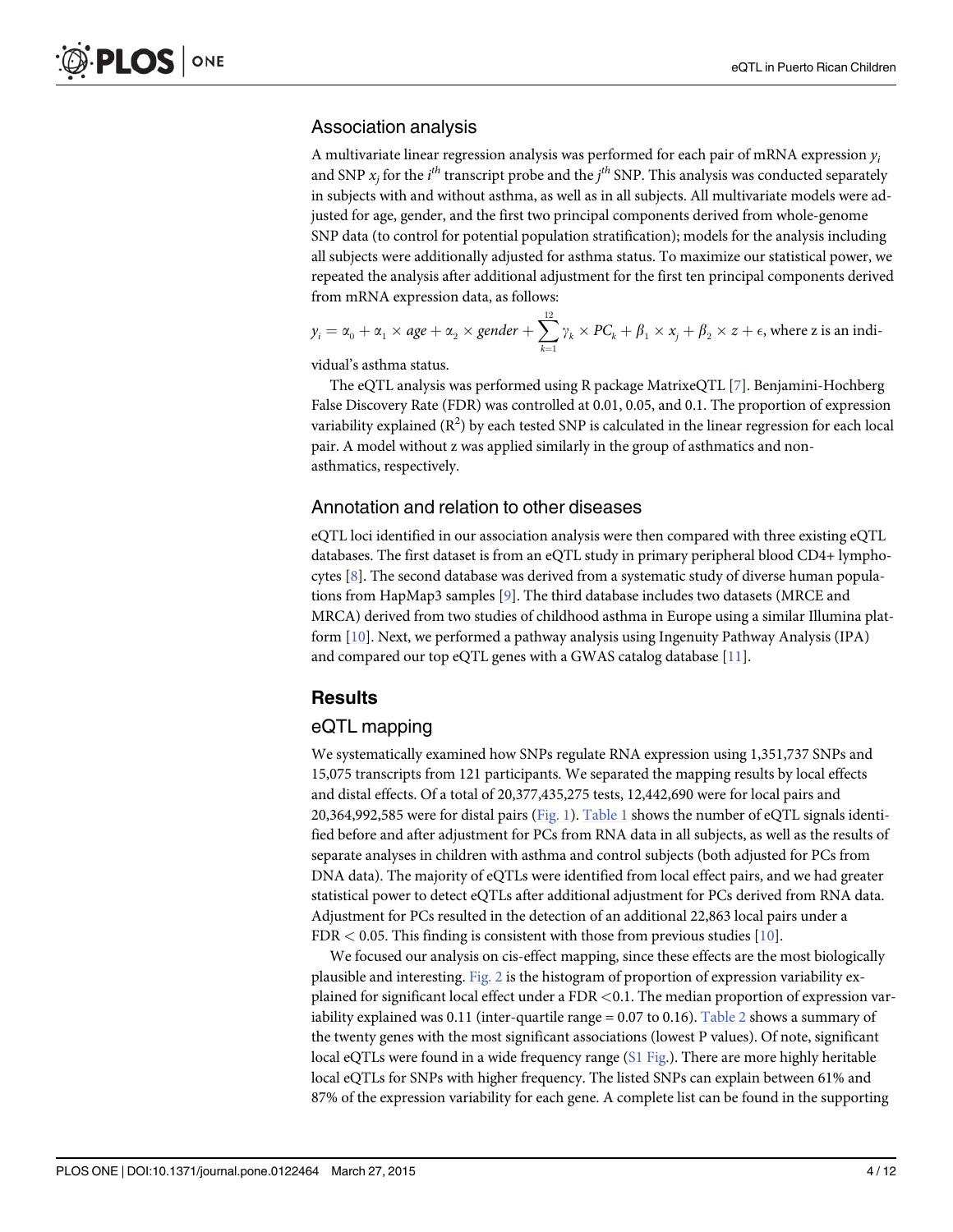<span id="page-4-0"></span>



[Fig 1. Q](#page-3-0)-Q plots of local and distal eQTLs in all samples.

doi:10.1371/journal.pone.0122464.g001

information ([S1 Table\)](#page-9-0). [Fig. 3](#page-8-0) shows a plot of the significant of each association test against to the distance between each tested SNP and its corresponding transcript. In general, SNPs tend to affect RNA expression more significantly when they are closer to the starting site for a transcript.

Even though a systematic comparison between asthmatics and non-asthmatics is limited by the sample size in each group, we list local eQTL pairs from the subgroup analysis in  $\Sigma$  and  $\Sigma$ Tables, and list case-specific and control-specific eQTLs in [S4](#page-9-0) and [S5](#page-9-0) Tables (under  $FDR < 0.1$ ).

#### Comparisons with existing eQTL databases

Studies reporting identification of eQTLs differ with regard to the tissues analyzed, the platforms utilized for genotyping and generation of RNA microarrays, analytical methods, and the race or ethnicity of subjects. We did focus on the identification of findings that overlap with those from previous studies. For simplicity, we focused on official gene symbols, which were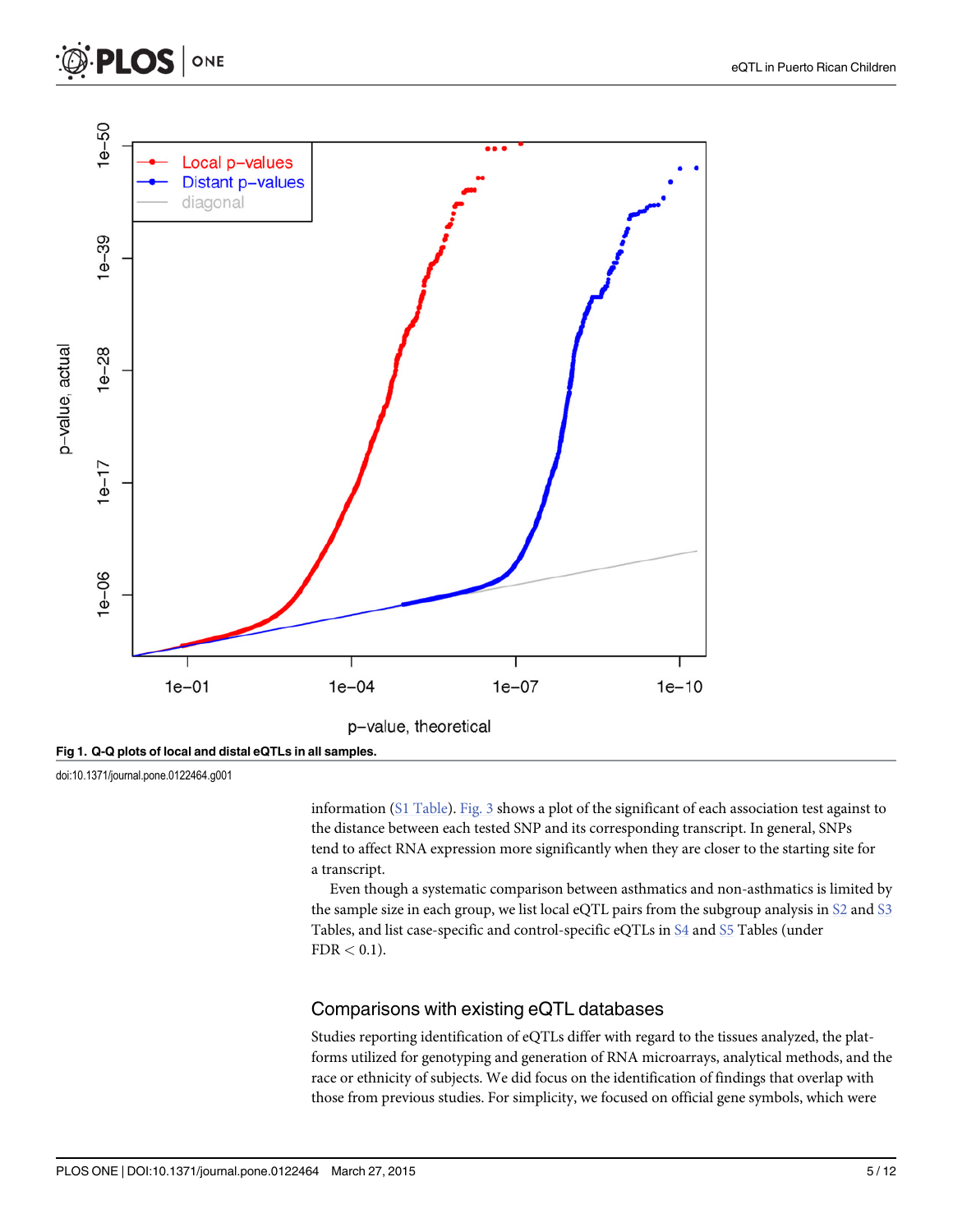<span id="page-5-0"></span>

#### [Table 1.](#page-3-0) Main results of eQTL mapping under different false discovery (FDR) rates.

| Panel A: Without adjustment for RNA PCs, all subjects |       |                                                    |       |             |  |  |  |
|-------------------------------------------------------|-------|----------------------------------------------------|-------|-------------|--|--|--|
|                                                       | Pairs | <b>Probes</b>                                      | Genes | <b>SNPs</b> |  |  |  |
| FDR<0.01                                              |       |                                                    |       |             |  |  |  |
| local                                                 | 8117  | 921                                                | 841   | 7177        |  |  |  |
| distal                                                | 1305  | 262                                                | 249   | 991         |  |  |  |
| FDR<0.05                                              |       |                                                    |       |             |  |  |  |
| local                                                 | 13857 | 1750                                               | 1596  | 11922       |  |  |  |
| distal                                                | 2075  | 507                                                | 484   | 1524        |  |  |  |
| FDR<0.1                                               |       |                                                    |       |             |  |  |  |
| local                                                 | 18952 | 2649                                               | 2392  | 16087       |  |  |  |
| distnat                                               | 2885  | 814                                                | 772   | 2017        |  |  |  |
|                                                       |       | Panel B: Without adjustment for RNA PCs, controls  |       |             |  |  |  |
|                                                       | Pairs | Probes                                             | Genes | <b>SNPs</b> |  |  |  |
| FDR<0.01                                              |       |                                                    |       |             |  |  |  |
| local                                                 | 1544  | 277                                                | 257   | 1421        |  |  |  |
| distal                                                | 679   | 151                                                | 140   | 443         |  |  |  |
| FDR<0.05                                              |       |                                                    |       |             |  |  |  |
| local                                                 | 2763  | 508                                                | 478   | 2551        |  |  |  |
| distal                                                | 1465  | 327                                                | 312   | 937         |  |  |  |
| FDR<0.1                                               |       |                                                    |       |             |  |  |  |
| local                                                 | 3911  | 797                                                | 753   | 3574        |  |  |  |
| distal                                                | 2455  | 610                                                | 584   | 1514        |  |  |  |
|                                                       |       | Panel C: Without adjustment for RNA PCs, cases     |       |             |  |  |  |
|                                                       | Pairs | Probes                                             | Genes | <b>SNPs</b> |  |  |  |
| FDR<0.01                                              |       |                                                    |       |             |  |  |  |
| local                                                 | 1405  | 268                                                | 248   | 1281        |  |  |  |
| distal                                                | 557   | 141                                                | 136   | 394         |  |  |  |
| FDR<0.05                                              |       |                                                    |       |             |  |  |  |
| local                                                 | 2628  | 507                                                | 475   | 2372        |  |  |  |
| distal                                                | 1170  | 310                                                | 297   | 825         |  |  |  |
| FDR<0.1                                               |       |                                                    |       |             |  |  |  |
| local                                                 | 3837  | 819                                                | 761   | 3461        |  |  |  |
| distal                                                | 1983  | 597                                                | 571   | 1353        |  |  |  |
|                                                       |       | Panel D: With adjustment for RNA PCs, all subjects |       |             |  |  |  |
|                                                       | Pairs | Probes                                             | Genes | <b>SNPs</b> |  |  |  |
| FDR<0.01                                              |       |                                                    |       |             |  |  |  |
| local                                                 | 22323 | 2242                                               | 2008  | 18746       |  |  |  |
| distal                                                | 1391  | 321                                                | 306   | 1051        |  |  |  |
| FDR<0.05                                              |       |                                                    |       |             |  |  |  |
| local                                                 | 36720 | 3808                                               | 3391  | 30386       |  |  |  |
| distal                                                | 1851  | 461                                                | 446   | 1461        |  |  |  |
| FDR<0.1                                               |       |                                                    |       |             |  |  |  |
| local                                                 | 50270 | 5461                                               | 4799  | 40997       |  |  |  |
| distal                                                | 2272  | 650                                                | 627   | 1853        |  |  |  |

doi:10.1371/journal.pone.0122464.t001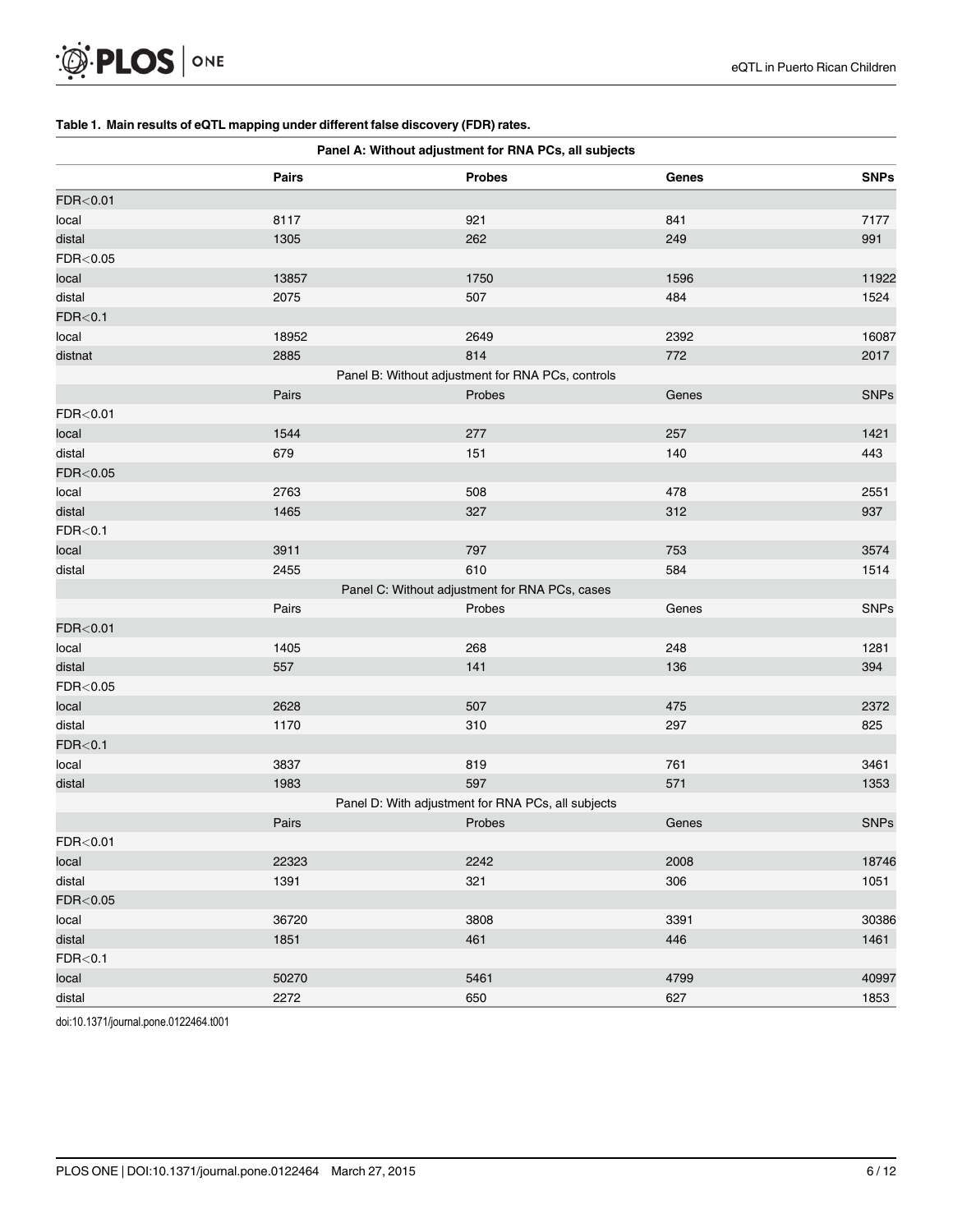<span id="page-6-0"></span>

doi:10.1371/journal.pone.0122464.g002

then compared with those reported in other studies. It is worth noting that our limited statistical power may have led to false negative results.

In the first eQTL study we used for comparison [\[8\]](#page-10-0), a genome-wide scan was conducted in 200 subjects for SNP genotyping and RNA expression assessment (in peripheral blood CD4+ lymphocytes). Interestingly, a few genes in [Table 2](#page-7-0) for this study (SCGB3A1, IPO8, CHURC1, and FAM118A) were among the top 34 genes with more than 50% expression variability explained in that earlier study. The second study identified eQTLs with local effects using GW genotypic data and GW expression data from Epstein-Barr virus (EBV)-transformed lymphoblastoid cell lines in 726 subjects in eight populations (109 subjects of European ancestry, 80 Han Chinese, 82 Gujarati Indians, 82 Japanese, 82 Luhya from Kenya, 45 subjects of Mexican ancestry 138 Maasai from Kenya, and Yoruba from Nigeria) in the HapMap 3 project [\[9](#page-10-0)]. In the third and most recent study, Liang et al. conducted eQTL mapping using GW genotypes (directly genotyped and imputed) and GW expression data from lymphoblastoid cell lines in two cohorts of European nuclear families ascertained through a child with asthma (the MRCA panel) or eczema (the MRCE panel) $[10]$ . As shown in [Table 3](#page-9-0), a majority of the genes identified in the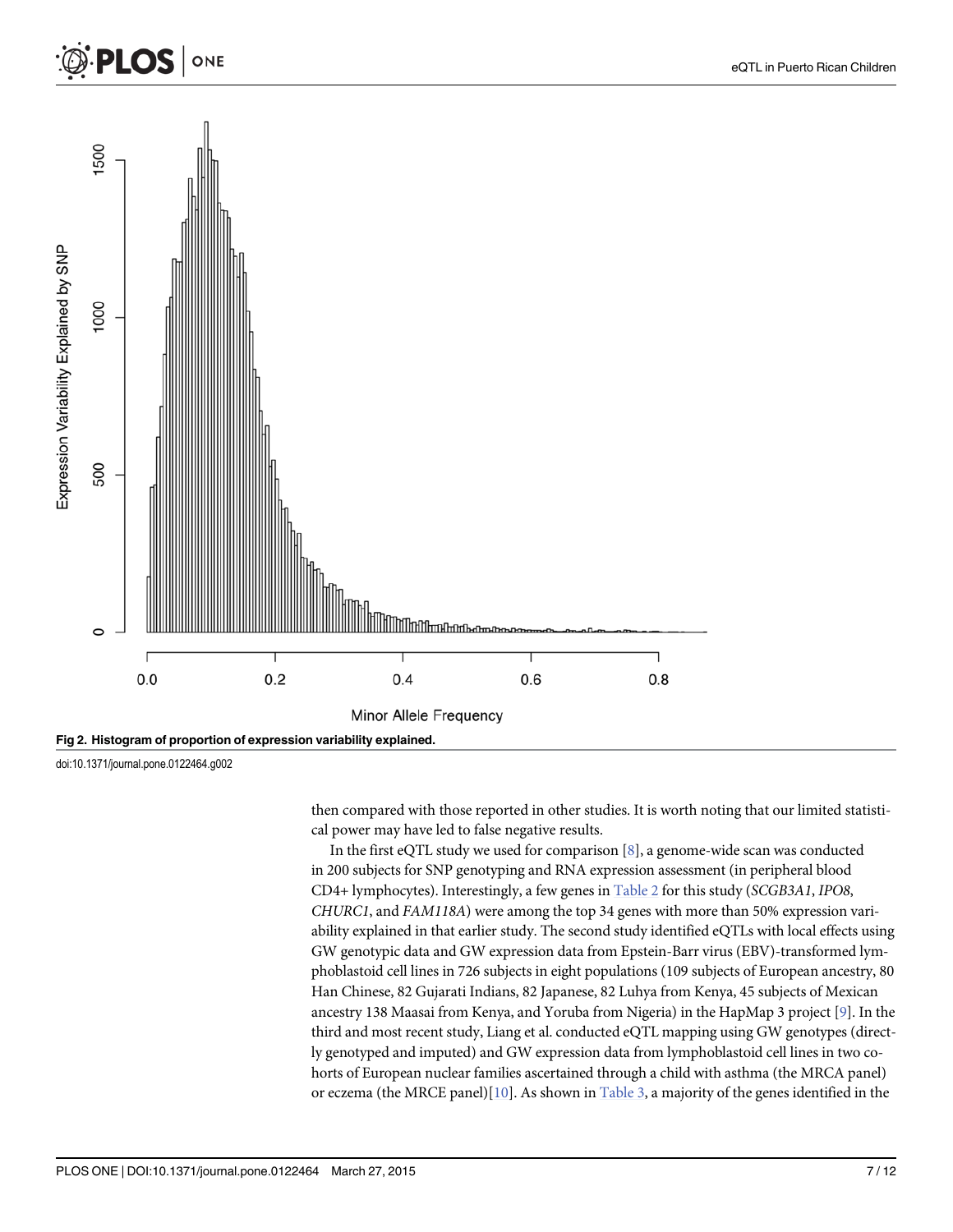<span id="page-7-0"></span>

| <b>SNP</b> | Gene               | <b>CHR</b>     | A <sub>1</sub> | A2 | <b>MAF</b> | <b>Beta</b> | <b>Adjust P</b> | $R^2$ |
|------------|--------------------|----------------|----------------|----|------------|-------------|-----------------|-------|
| rs6877400  | SCGB3A1            | 5              | G              | A  | 0.10       | 1.87        | 6.07E-44        | 0.871 |
| rs2836     | RIPK <sub>5</sub>  | $\mathbf{1}$   | C              | A  | 0.27       | $-0.69$     | 6.07E-44        | 0.794 |
| rs8458     | VAV3               |                | G              | Α  | 0.47       | 1.31        | 2.95E-41        | 0.757 |
| rs14139    | IPO <sub>8</sub>   | 12             | A              | G  | 0.50       | 0.74        | 2.93E-40        | 0.684 |
| rs11539046 | RPL14              | 3              | G              | Α  | 0.29       | 2.01        | 4.21E-40        | 0.802 |
| rs3773922  | <b>TFG</b>         | 3              | A              | G  | 0.44       | $-0.79$     | 1.37E-39        | 0.775 |
| rs7143764  | CHURC1             | 14             | G              | A  | 0.29       | 1.24        | 3.67E-39        | 0.705 |
| rs10044354 | ERAP2              | 5              | A              | G  | 0.35       | 1.15        | 2.91E-38        | 0.840 |
| rs13290413 | LOC253039          | 9              | C              | A  | 0.47       | 0.92        | 3.43E-38        | 0.771 |
| rs10843881 | DDX11              | 12             | A              | G  | 0.39       | 0.49        | 1.00E-37        | 0.822 |
| rs10876864 | RPS26              | 12             | A              | G  | 0.47       | $-1.10$     | 3.03E-36        | 0.769 |
| rs10088428 | HMBOX1             | 8              | A              | G  | 0.28       | $-0.74$     | 7.55E-36        | 0.733 |
| rs6464103  | TMEM176A           | $\overline{7}$ | G              | A  | 0.26       | 1.14        | 8.66E-35        | 0.714 |
| rs323719   | CCDC <sub>23</sub> | $\mathbf{1}$   | A              | G  | 0.19       | 0.80        | 1.49E-34        | 0.704 |
| rs2340518  | DPRXP4             | 17             | G              | Α  | 0.16       | 0.87        | 3.64E-34        | 0.750 |
| rs104664   | <b>FAM118A</b>     | 22             | G              | A  | 0.14       | 1.15        | 6.42E-34        | 0.796 |
| rs4731533  | IRF <sub>5</sub>   | $\overline{7}$ | Α              | G  | 0.50       | 0.97        | 9.90E-34        | 0.757 |
| rs2395943  | PEX <sub>6</sub>   | 6              | A              | G  | 0.34       | $-0.77$     | 1.02E-33        | 0.749 |
| rs2056613  | WDR48              | 3              | C              | A  | 0.43       | $-0.41$     | 1.05E-33        | 0.613 |
| rs1541533  | SNORD14A           | 11             | G              | A  | 0.08       | 0.82        | 2.80E-33        | 0.660 |

[Table 2.](#page-3-0) Top twenty genes with most significant local associations.

For each gene, the most significant SNP was reported. Beta is the increase (+) or decrease (-) unit of transcript per unit increase of reference allele (A1). Reported p-value is adjusted by FDR.  $R^2$  is the proportion of expression variability explained by the reported SNP.

doi:10.1371/journal.pone.0122464.t002

current study overlap with those identified in the studies conducted using HapMap3 or the MRCA/MRCE panels. The average percentage for such overlap is approximately 85% and 69% under FDR thresholds of 0.05 and 0.01, respectively. In the comparison with MRCA and MRCE datasets, we observed a fairly consistent pattern for a longer gene list. In fact, the numbers shown above are likely underestimated due to limited power  $[12]$ .

#### Functional analysis and disease association

Next, we investigated if eQTL mapped genes are enriched for disease associations. We downloaded the latest version (released on April 1, 2014) of the GWAS Catalog from the NIH website. We used the "Reported Gene(s)" and "Mapped\_gene" columns in the catalog file to map the genes in our study. We matched the IDs with the corresponding Disease/Trait description from the catalog, and then summarized this information in a combined table ([S6 Table](#page-10-0)). It is worth noting that well-known susceptibility genes for asthma were identified in our list [\(S7 Table](#page-10-0)). For example, SNP rs8067378 explained nearly 24% of the variability in expression of ORMDL3 (adjusted p-value  $< 10^{-6}$ ) in the current study, and has been associated with asthma in several studies [\[13](#page-11-0), [14](#page-11-0)].

To identify diseases associated with our top eQTL-enriched genes, we conducted an Ingenuity Pathway Analysis on the top 500 genes. Endocrine, gastrointestinal, immunological, metabolic, and dermatological diseases appeared to be ranked at the top of the results for this analysis. Similar results were obtained when selecting a different number of top genes (e.g. 100, 300).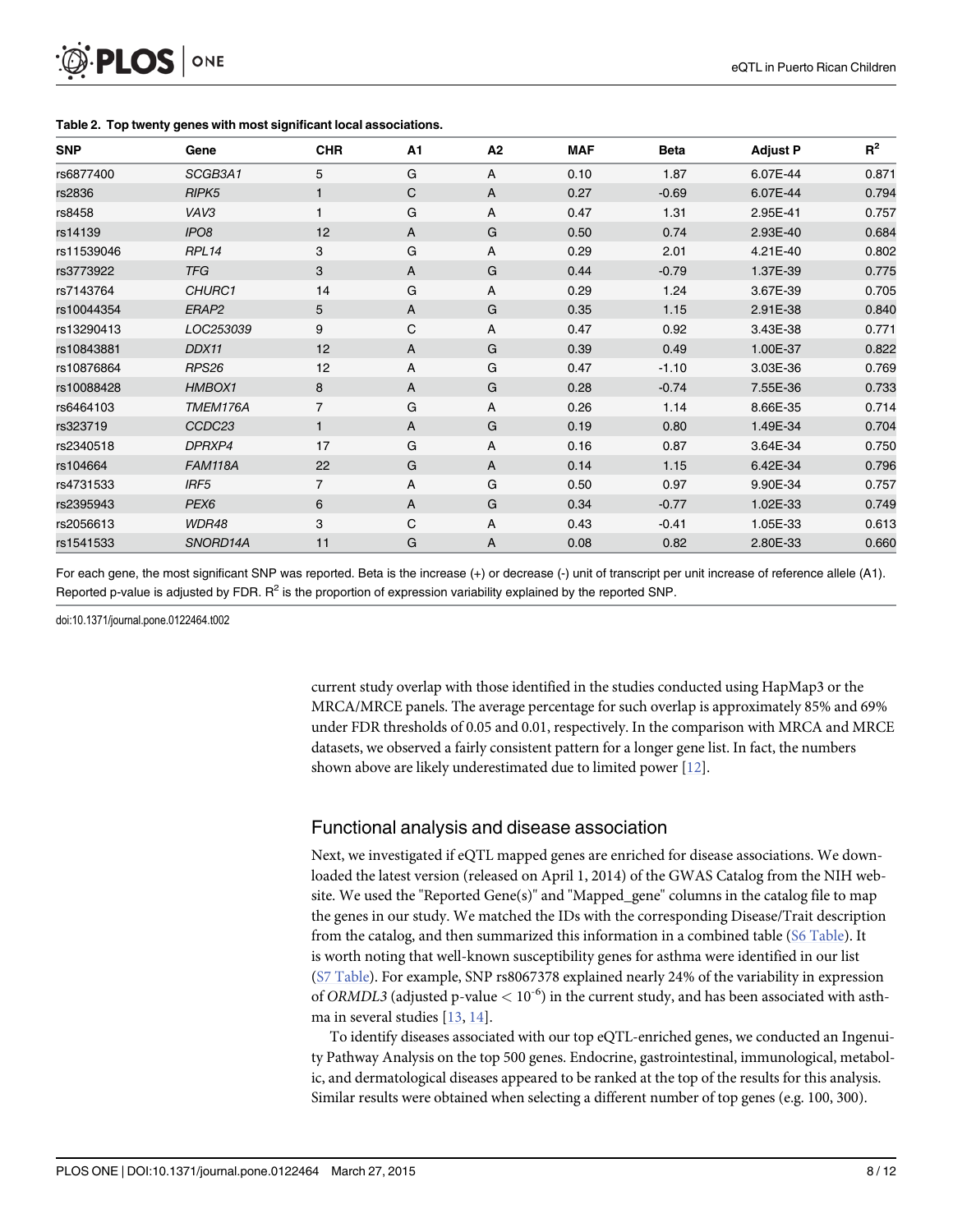<span id="page-8-0"></span>





doi:10.1371/journal.pone.0122464.g003

#### **Discussion**

We have presented and made available our findings from an eQTL study of a well-characterized Hispanic cohort of Puerto Rican children. Our results contribute to the understanding of gene expression regulation in Puerto Ricans, while also complementing existing eQTL databases in other ethnic groups. eQTL loci identified in the current analysis will help prioritize follow up of findings from other studies of complex diseases, such as GWASs.

We recognize several limitations of our study. Firstly, we had limited statistical power because of our sample size. Thus, we were unable to detect rare or low impact eQTLs and likely underestimated the number of genes overlapping with those reported in other studies. Moreover, we cannot confidently identify eQTLs differing between Puerto Ricans and other racial/ ethnic groups and between asthmatics and non-asthmatics. Subject recruitment in ongoing projects will further increase our sample size and thus our statistical power to detect additional eQTL, particularly those with modest effects. Secondly, we assessed GW expression in wholeblood, which contains a heterogeneous population of cells (e.g. subpopulations of white blood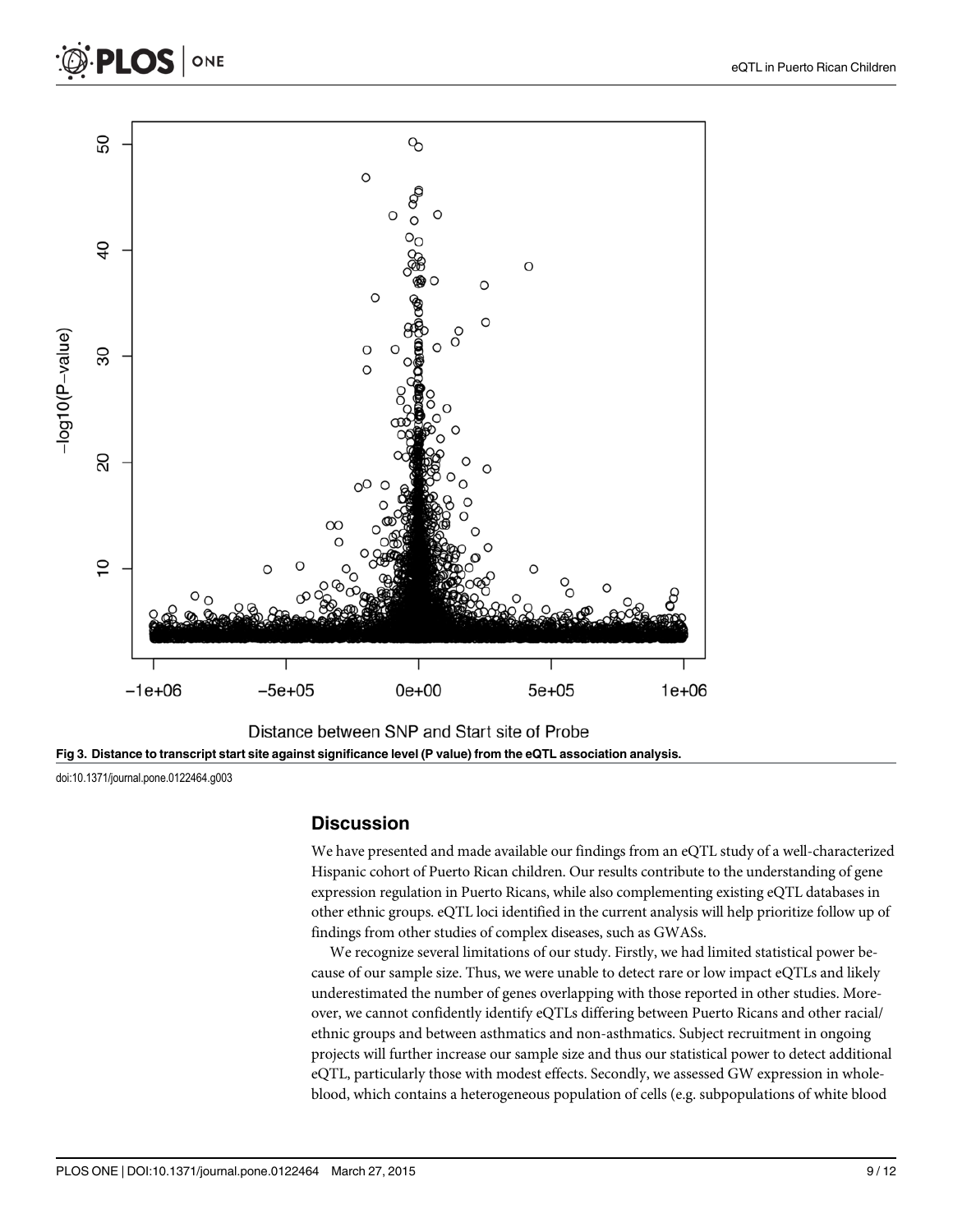<span id="page-9-0"></span>

| HapMap<br><b>POPULATION</b> | <b>Listed Gene</b> | <b>Overlapping Gene</b> | <b>FDR&lt;0.05</b> | <b>FDR&lt;0.01</b> |
|-----------------------------|--------------------|-------------------------|--------------------|--------------------|
| <b>CEU</b>                  | 660                | 252                     | 215 (85.32%)       | 175 (69.44%)       |
| <b>CHB</b>                  | 774                | 300                     | 251 (83.67%)       | 191 (63.67%)       |
| <b>GIH</b>                  | 701                | 258                     | 221 (85.66%)       | 178 (68.99%)       |
| <b>JPT</b>                  | 796                | 297                     | 254 (85.52%)       | 196 (65.99%)       |
| <b>LWK</b>                  | 774                | 285                     | 246 (86.32%)       | 203 (71.23%)       |
| <b>MEX</b>                  | 473                | 159                     | 136 (85.53%)       | 110 (69.18%)       |
| <b>MKK</b>                  | 950                | 351                     | 304 (86.61%)       | 222 (63.25%)       |
| YRI                         | 802                | 260                     | 230 (88.46%)       | 179 (68.85%)       |
| <b>MRCA</b>                 | 7698               | 2100                    | 1593 (75.86%)      | 1001 (47.67%)      |
| <b>MRCE</b>                 | 8843               | 1662                    | 1247 (75.03%)      | 785 (47.23%)       |

#### [Table 3.](#page-6-0) Comparison of eQTL loci identified in this study with those identified in other studies (HapMap, MRCA and MRCE).

The column of "Listed Gene" is the number of genes reported in the original study. The column of "Overlapped Gene" is the number of overlapping genes between our eQTL study and compared study.

doi:10.1371/journal.pone.0122464.t003

cells and platelets). However, our findings are comparable to those reported using GW expression data from CD4+ lymphocytes or lymphoblastoid cell lines. Thirdly, we limited our comparisons with previous studies to official gene symbols, largely because of complex differences across studies. An exact comparison of SNP-transcript pairs would have provided more accurate biological interpretations. Fourthly, our small sample size precluded incorporation of racial ancestry information into the analysis, which would have facilitated identification of population- or ethnic-specific eQTLs. Detection of such eQTLs is important and would contribute to gene mapping for complex diseases in racially admixed populations, such as Puerto Ricans. We plan future studies integrating genetic, epigenetic and mRNA expression data to further enhance our knowledge of the biological mechanisms underlying complex diseases in Puerto Ricans and other racially admixed populations.

#### Supporting Information

[S1 Fig.](http://www.plosone.org/article/fetchSingleRepresentation.action?uri=info:doi/10.1371/journal.pone.0122464.s001) Proportion of expression variability explained by SNP minor allele frequency. (TIFF)

[S1 Table](http://www.plosone.org/article/fetchSingleRepresentation.action?uri=info:doi/10.1371/journal.pone.0122464.s002). A list of significant local-effect eQTL pairs under FDR < 0.1. For each probe/ gene, only the top SNP was retained. (CSV)

[S2 Table](http://www.plosone.org/article/fetchSingleRepresentation.action?uri=info:doi/10.1371/journal.pone.0122464.s003). A list of top identified eQTL genes overlapping with genes associated with any trait in the GWAS catalog.

(CSV)

[S3 Table](http://www.plosone.org/article/fetchSingleRepresentation.action?uri=info:doi/10.1371/journal.pone.0122464.s004). A list of top identified eQTL genes overlapping with genes associated with asthma-related traits in the GWAS catalog.

(CSV)

[S4 Table](http://www.plosone.org/article/fetchSingleRepresentation.action?uri=info:doi/10.1371/journal.pone.0122464.s005). A list of significant local-effect eQTL pairs in cases under FDR < 0.1. (CSV)

[S5 Table](http://www.plosone.org/article/fetchSingleRepresentation.action?uri=info:doi/10.1371/journal.pone.0122464.s006). A list of significant local-effect eQTL pairs in controls under FDR < 0.1. (CSV)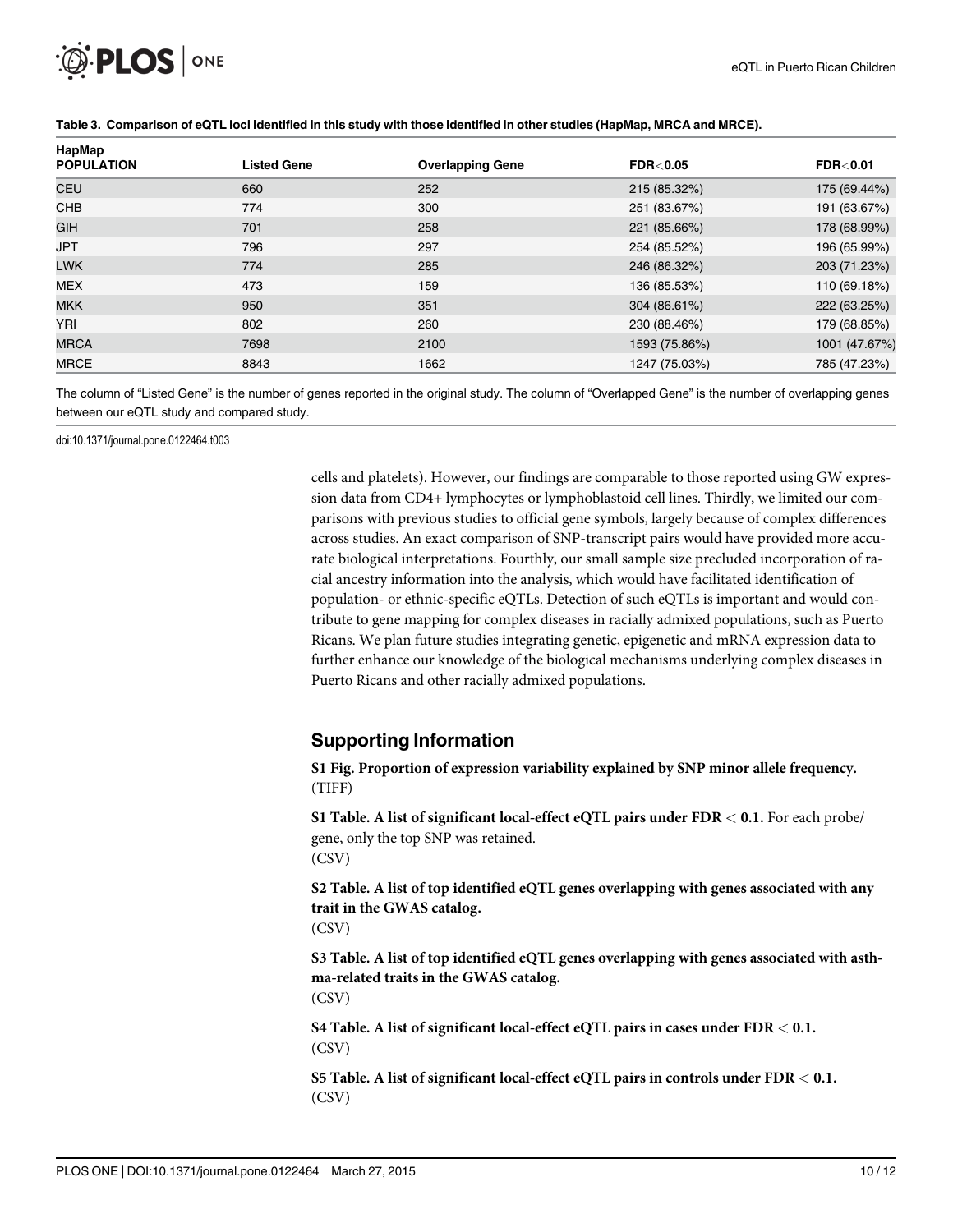<span id="page-10-0"></span>[S6 Table](http://www.plosone.org/article/fetchSingleRepresentation.action?uri=info:doi/10.1371/journal.pone.0122464.s007). A list of significant local-effect eQTL pairs in cases but not in controls (case specific) under FDR < 0.1.

(CSV)

[S7 Table](http://www.plosone.org/article/fetchSingleRepresentation.action?uri=info:doi/10.1371/journal.pone.0122464.s008). A list of significant local-effect eQTL pairs in controls but not in cases (control specific) under  $FDR < 0.1$ . (CSV)

#### Acknowledgments

We are grateful to all study participants and their families. We thank Dr. Andrey Shabalin, who provided us with a customized Matrix-eQTL package to perform the primary eQTL analyses. We also thank Dr. Barbara Stranger for sharing formatted eQTL results derived from Hap-Map 3 samples, and Dr. Liming Liang for sharing Illumina annotation files and providing helpful comments on the manuscript.

#### Author Contributions

Conceived and designed the experiments: EA-P GC EF JCC. Performed the experiments: NB. Analyzed the data: WC JMB JL TW. Wrote the paper: WC JCC. Wrote the initial draft of the manuscript: WC JCC. Reviewed and edited the manuscript for intellectual content: WC JMB JL TW EF EA-P NB GC JCC.

#### **References**

- [1.](#page-1-0) Cookson W, Liang L, Abecasis G, Moffatt M, Lathrop M. Mapping complex disease traits with global gene expression. Nat Rev Genet. 2009; 10:184–94. doi: [10.1038/nrg2537](http://dx.doi.org/10.1038/nrg2537) PMID: [19223927](http://www.ncbi.nlm.nih.gov/pubmed/19223927)
- 2. Dixon AL, Liang L, Moffatt MF, Chen W, Heath S, Wong KC, et al. A genome-wide association study of global gene expression. Nat Genet. 2007; 39:1202–7. PMID: [17873877](http://www.ncbi.nlm.nih.gov/pubmed/17873877)
- [3.](#page-1-0) Rockman MV, Kruglyak L. Genetics of global gene expression. Nat Rev Genet. 2006; 7:862–72. PMID: [17047685](http://www.ncbi.nlm.nih.gov/pubmed/17047685)
- [4.](#page-1-0) Brehm JM, Acosta-Perez E, Klei L, Roeder K, Barmada MM, Boutaoui N, et al. African ancestry and lung function in Puerto Rican children. J Allergy Clin Immunol. 2012; 129:1484-90 e6. doi: [10.1016/j.](http://dx.doi.org/10.1016/j.jaci.2012.03.035) [jaci.2012.03.035](http://dx.doi.org/10.1016/j.jaci.2012.03.035) PMID: [22560959](http://www.ncbi.nlm.nih.gov/pubmed/22560959)
- [5.](#page-1-0) Rosas-Salazar C, Ramratnam SK, Brehm JM, Han YY, Boutaoui N, Forno E, et al. Prematurity, atopy, and childhood asthma in Puerto Ricans. J Allergy Clin Immunol. 2014; 133:357-62. doi: [10.1016/j.jaci.](http://dx.doi.org/10.1016/j.jaci.2013.09.003) [2013.09.003](http://dx.doi.org/10.1016/j.jaci.2013.09.003) PMID: [24139607](http://www.ncbi.nlm.nih.gov/pubmed/24139607)
- [6.](#page-1-0) Forno E, Acosta-Perez E, Brehm JM, Han YY, Alvarez M, Colon-Semidey A, et al. Obesity and adiposity indicators, asthma, and atopy in Puerto Rican children. J Allergy Clin Immunol. 2014; 133:1308–14, 14 e1–5. doi: [10.1016/j.jaci.2013.09.041](http://dx.doi.org/10.1016/j.jaci.2013.09.041) PMID: [24290290](http://www.ncbi.nlm.nih.gov/pubmed/24290290)
- [7.](#page-3-0) Shabalin AA. Matrix eQTL: ultra fast eQTL analysis via large matrix operations. Bioinformatics. 2012; 28:1353–8. doi: [10.1093/bioinformatics/bts163](http://dx.doi.org/10.1093/bioinformatics/bts163) PMID: [22492648](http://www.ncbi.nlm.nih.gov/pubmed/22492648)
- [8.](#page-3-0) Murphy A, Chu JH, Xu M, Carey VJ, Lazarus R, Liu A, et al. Mapping of numerous disease-associated expression polymorphisms in primary peripheral blood CD4+ lymphocytes. Hum Mol Genet. 2010; 19:4745–57. doi: [10.1093/hmg/ddq392](http://dx.doi.org/10.1093/hmg/ddq392) PMID: [20833654](http://www.ncbi.nlm.nih.gov/pubmed/20833654)
- [9.](#page-3-0) Stranger BE, Montgomery SB, Dimas AS, Parts L, Stegle O, Ingle CE, et al. Patterns of cis regulatory variation in diverse human populations. PLoS Genet. 2012; 8:e1002639. doi: [10.1371/journal.pgen.](http://dx.doi.org/10.1371/journal.pgen.1002639) [1002639](http://dx.doi.org/10.1371/journal.pgen.1002639) PMID: [22532805](http://www.ncbi.nlm.nih.gov/pubmed/22532805)
- [10.](#page-3-0) Liang L, Morar N, Dixon AL, Lathrop GM, Abecasis GR, Moffatt MF, et al. A cross-platform analysis of 14,177 expression quantitative trait loci derived from lymphoblastoid cell lines. Genome Res. 2013.
- [11.](#page-3-0) Welter D, MacArthur J, Morales J, Burdett T, Hall P, Junkins H, et al. The NHGRI GWAS Catalog, a curated resource of SNP-trait associations. Nucleic Acids Res. 2014; 42:D1001–6. doi: [10.1093/nar/](http://dx.doi.org/10.1093/nar/gkt1229) [gkt1229](http://dx.doi.org/10.1093/nar/gkt1229) PMID: [24316577](http://www.ncbi.nlm.nih.gov/pubmed/24316577)
- [12.](#page-7-0) Ding J, Gudjonsson JE, Liang L, Stuart PE, Li Y, Chen W, et al. Gene expression in skin and lymphoblastoid cells: Refined statistical method reveals extensive overlap in cis-eQTL signals. Am J Hum Genet. 2010; 87:779–89. doi: [10.1016/j.ajhg.2010.10.024](http://dx.doi.org/10.1016/j.ajhg.2010.10.024) PMID: [21129726](http://www.ncbi.nlm.nih.gov/pubmed/21129726)